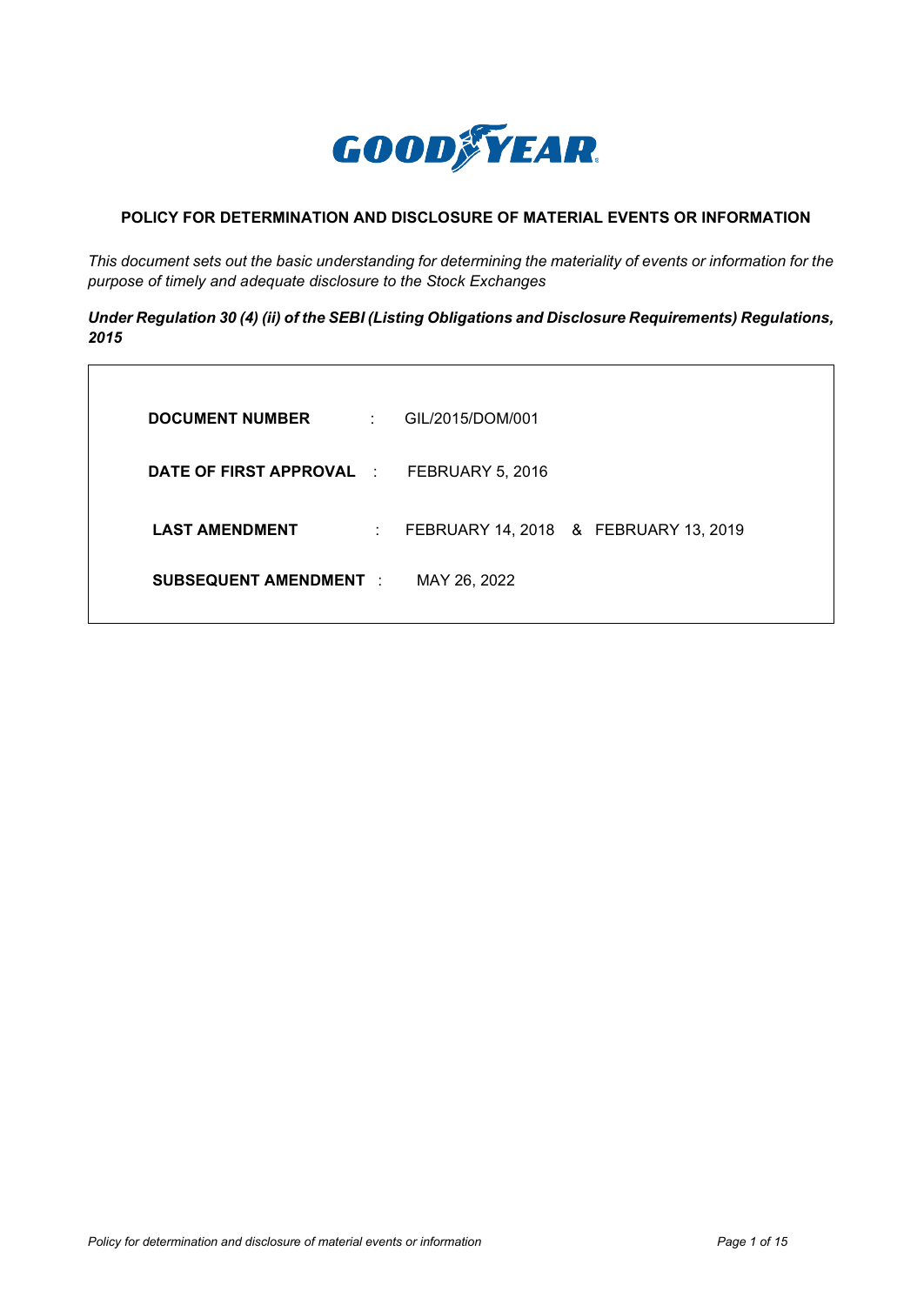# **TABLE OF CONTENTS**

| 2. |                                                                |  |
|----|----------------------------------------------------------------|--|
|    |                                                                |  |
| 4. |                                                                |  |
|    |                                                                |  |
| 6. |                                                                |  |
| 7. | DISSEMINATION OF ANY OCCURRED MATERIAL EVENT OR INFORMATION  4 |  |
| 8. |                                                                |  |
| 9. |                                                                |  |
|    |                                                                |  |
|    |                                                                |  |

| APPENDIX A        |  |
|-------------------|--|
| <b>APPENDIX B</b> |  |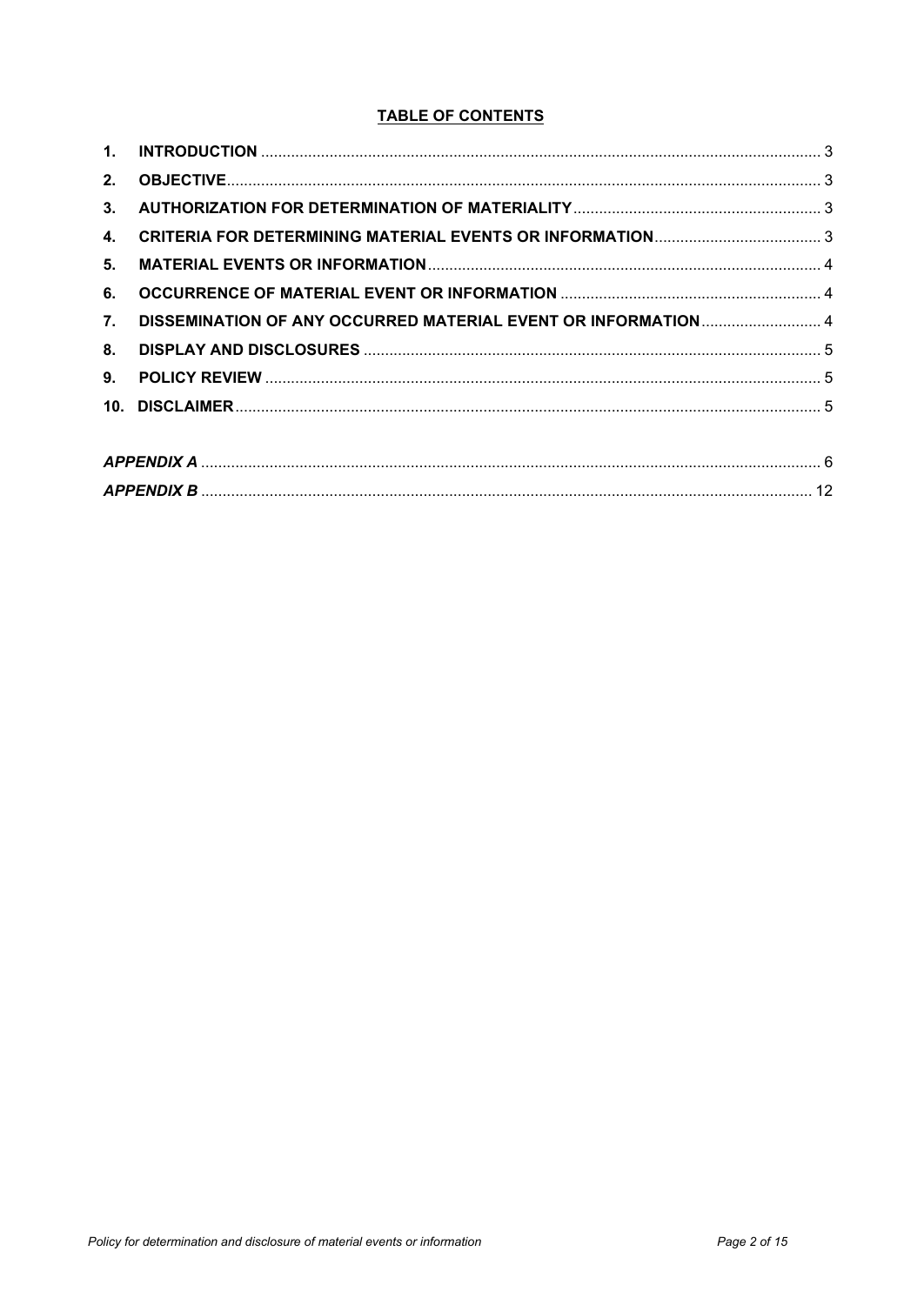### <span id="page-2-0"></span>**1. ABBREVIATIONS**

|                | Applicable laws  | The Companies Act, 2013 and Rules made thereunder, the<br>Securities and Exchange Board of India (Listing Obligations and |
|----------------|------------------|---------------------------------------------------------------------------------------------------------------------------|
|                |                  | Disclosure Requirements) Regulations, 2015 as amended from                                                                |
|                |                  | time to time and such other applicable Acts, Rules or Regulations.                                                        |
| 2.             | Board            | Board of Directors of Goodyear India Limited                                                                              |
| 3.             | <b>SEBI</b>      | Securities and Exchange Board of India                                                                                    |
| 4.             | SEBI (LODR) 2015 | Securities and Exchange Board of India (Listing Obligations and                                                           |
|                |                  | Disclosures Requirements) Regulations, 2015, as amended from                                                              |
|                |                  | time to time                                                                                                              |
| 5.             | the Policy       | Policy for determination and disclosure of material events or                                                             |
|                |                  | information                                                                                                               |
| 6.             | the Company      | Goodyear India Limited                                                                                                    |
| 7 <sub>1</sub> | the Act          | The Companies Act, 2013 including Rules made thereunder, as                                                               |
|                |                  | amended from time to time                                                                                                 |

#### **2. INTRODUCTION**

- 2.1. The Company is a Public Limited Company whose equity shares are listed on BSE Limited and is subject to the rules and regulations issued under the Act and by the SEBI.
- 2.2. The Policy is pursuant to the Regulation 30(4)(ii) of the SEBI (LODR) 2015 which mandates the Company to frame a policy to determine materiality of events that need to be disclosed to the Stock Exchanges.
- 2.3. As a result, the Board of Directors of the Company has adopted the Policy in compliance with the abovementioned Regulations and also to formulate a Policy to determine the materiality of certain events and in order that such material events and information are disclosed to the Stock Exchanges in a timely manner.

#### <span id="page-2-1"></span>**3. OBJECTIVE**

- 3.1. The Company being a Listed Entity is obligated to comply with the disclosure requirements under the SEBI (LODR) 2015 and all the stakeholders of the Company have equal right to access information that may affect their investment decisions and believes that full and fair disclosure of material information to the public is the keystone.
- 3.2. In view of the above, the broad objectives of this Policy are as follows:
	- i. Identification of the material events or information of the Company.
	- ii. Timely and adequate disclosure of the identified material events or information to the Stock Exchange, public and on the website.

#### <span id="page-2-2"></span>**4. AUTHORIZATION FOR DETERMINATION OF MATERIALITY**

The Board of Directors of the Company shall authorize the Key Managerial Personnel ("the authorised officers") to determine materiality and to make necessary communication to the Stock Exchange.

#### <span id="page-2-3"></span>**5. CRITERIA FOR DETERMINING MATERIAL EVENTS OR INFORMATION**

- 5.1. The authorized officers shall consider the following criteria to determine materiality of events or information which is in consonance with Regulation 30 of the SEBI (LODR) 2015:
	- a) The omission of an event or information which is likely to result in discontinuity or alteration of event or information already available publicly. The information already available publicly means events/ information that is accessible to the public on a non-discriminatory basis. Information published on the website of a stock exchange and/ or the Company, would ordinarily be considered available publicly.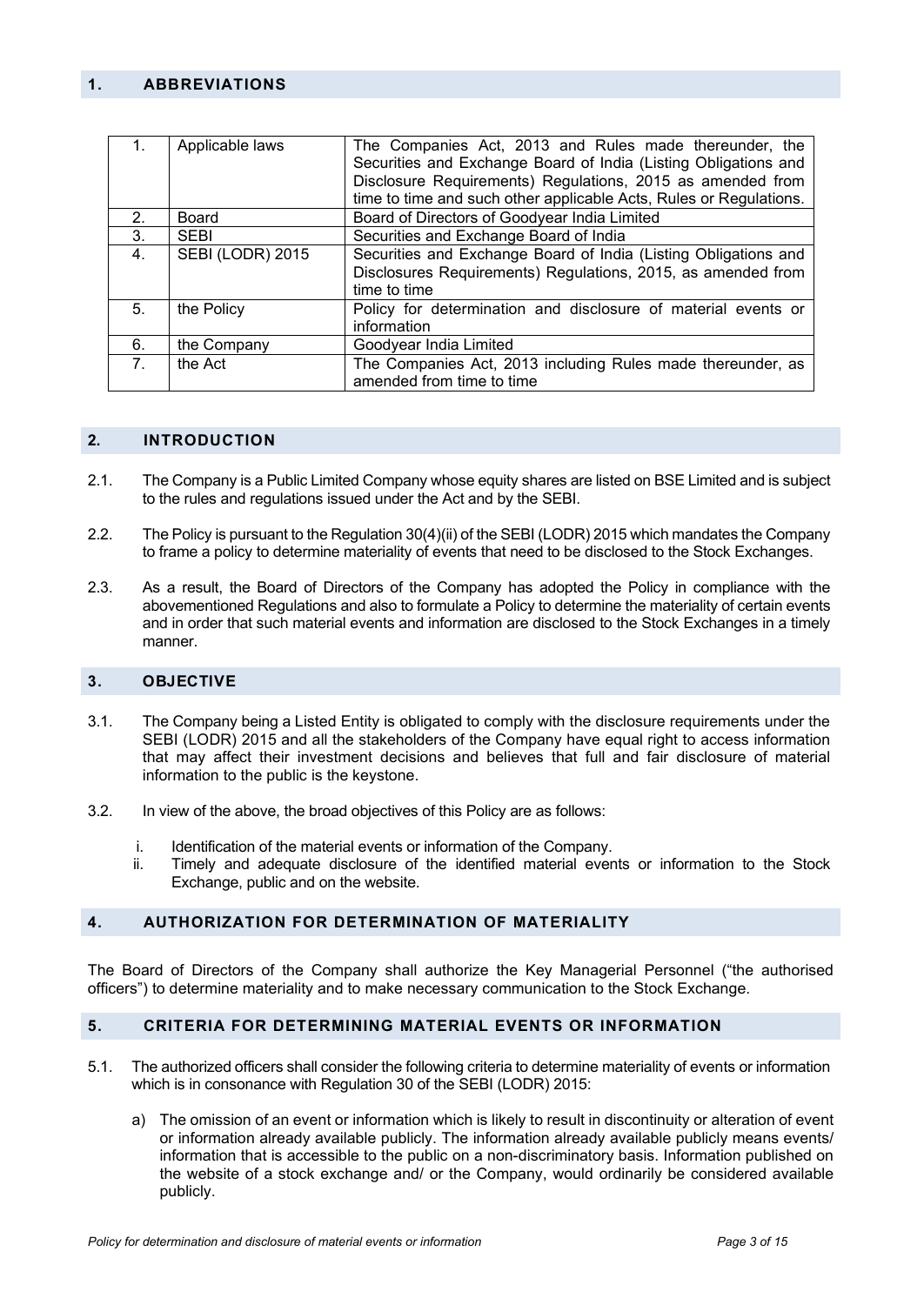- b) The omission of an event or information which is likely to result in significant market reaction if the said omission came to light at a later date. Significant market reaction will include impact (both positive and negative) on share price of the company when a non-publically available information becomes available in the public domain.
- c) In case where the criteria specified in sub-clauses (a) and (b) are not applicable, an event/information may be treated as being material if in the opinion of the Board of Directors or Group, the event or information is considered material.

# <span id="page-3-0"></span>**6. MATERIAL EVENTS OR INFORMATION**

- 6.1. The following events or information will be considered as 'Material':
	- a) **Deemed Material Events or Information** The list of events or information mentioned under Appendix A will be considered as deemed material events or information and shall be disclosed without any application of the criteria mentioned in Clause 5 above.
	- b) **Identified Material Events or Information** The list of events or information mentioned under Appendix B will be considered material on application of the criteria mentioned in the Clause 5 of this Policy, as determined or decided by the KMP.
	- c) Any other event or information viz. major development that is likely to affect business, e.g. emergence of new technologies, expiry of patents, any change of Accounting Policy or Standards that may have a significant impact on the accounts, etc. will be material event or information.

Any other information which is exclusively known to the Company which may be necessary to enable the shareholders of the Company to appraise its position and to avoid the establishment of a false market in such securities.

- 6.2. The Company shall release material developments on the above information till such time the event is resolved/closed.
- 6.3. In case of any difficulty while determining the materiality of the events or information, the criteria as mentioned in the Clause 5 above should be applied.

# <span id="page-3-1"></span>**7. OCCURRENCE OF MATERIAL EVENT OR INFORMATION**

- 7.1. The event or information is required to be disclosed to the Stock Exchange on its occurrence. The occurrence of the event or information would depend upon the following:
	- (i) The stage of discussion, negotiation or approval of the event or information. In this case, the events or information can be said to have occurred upon receipt of approval of Board of Directors e.g. further issue of capital by rights issuance and in certain events or information after receipt of approval of both i.e. Board of Directors and Shareholders. However, considering the price sensitivity involved, for certain events e.g. decision on declaration of dividends, disclosure shall be made on receipt of approval of Board of Directors pending Shareholder's approval.
	- (ii) Where there is no such discussion, negotiation or approval required viz. in case of natural calamities, disruptions etc., and the answer to the above question would depend upon the timing when the Company became aware of the event or information. In this case, the events or information can be said to have occurred when the Company becomes aware of the events or information, or as soon as, an officer of the entity has, or ought to have reasonably come into possession of such information in the course of performance of his duties.
- 7.2. For the purpose of this Clause, the term "Officer" shall have the same meaning as defined under Section 2(59) of the Companies Act, 2013.

# <span id="page-3-2"></span>**8. DISSEMINATION OF ANY OCCURRED MATERIAL EVENT OR INFORMATION**

- 8.1. The procedure for dissemination of any occurred material event or information will be as follows:
	- (i) The Company Secretary shall be the authorized official to make all the disclosures, covered under this Policy, to the Stock Exchanges.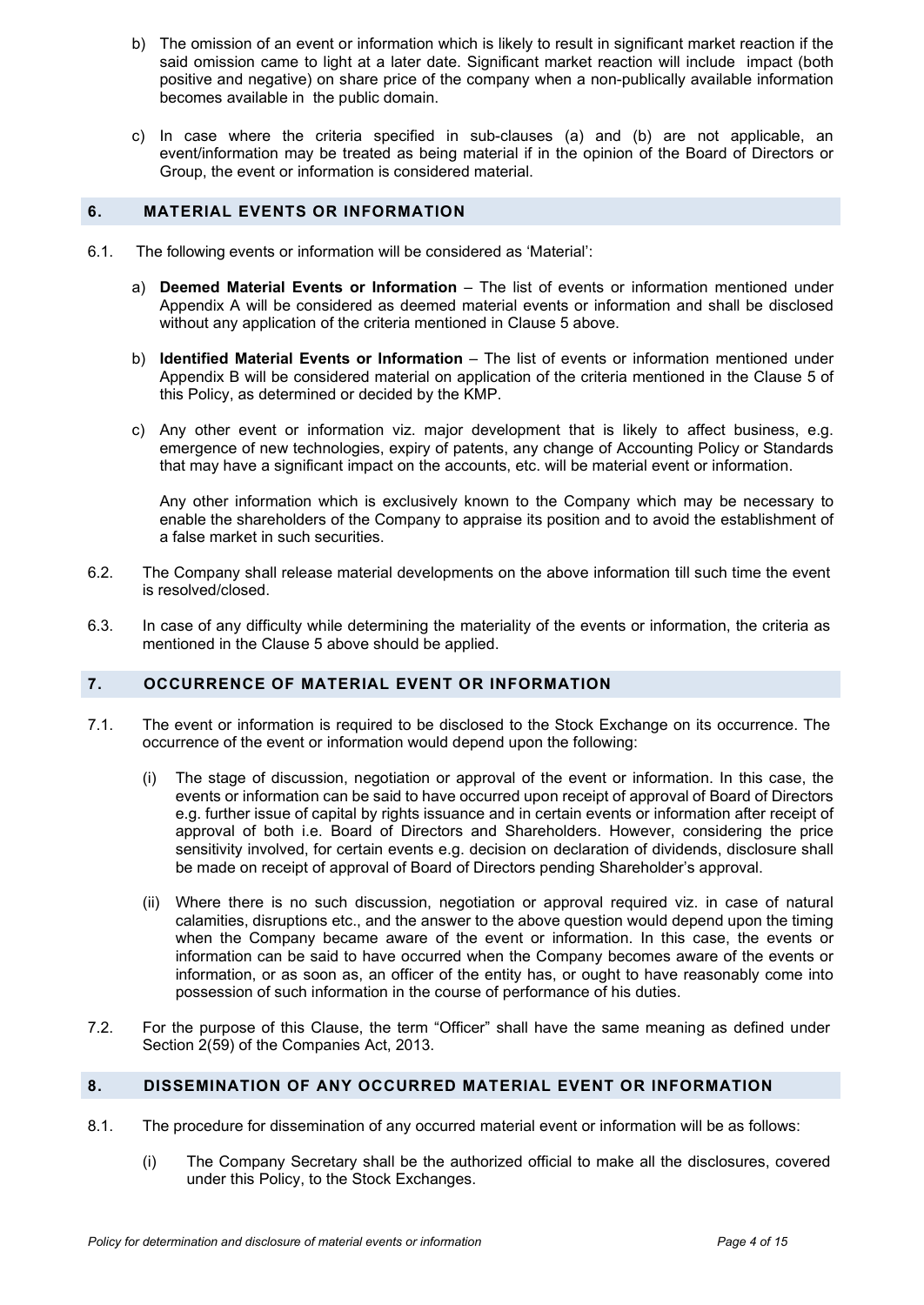- (ii) The details of the material events or information as provided under Appendix A is to be disclosed to the Stock Exchange as soon as reasonably possible within 24 hours of its occurrence except in case of events listed under Clause 4 of Appendix A, where the disclosure is required to be made within 30 minutes of the closure of the Board Meeting.
- (iii) With regard to the events mentioned under Clause 4 of Appendix A, where disclosure is required to be made within 30 minutes of the closure of the Board Meeting, in such case, the intimation of outcome of meeting of the Board of Directors shall also contain the time of commencement and conclusion of the meeting.
- (iv) The events mentioned under Appendix B, if identified to be material as per the Clause 6 of the Policy and have occurred as per Clause 7 of the Policy, shall be promptly informed to the Stock Exchanges. The expression 'promptly inform' shall imply that the Stock Exchange must be informed as soon as practically possible and without any delay and that the information shall be given first to the Stock Exchange(s) before providing the same to any third party.
- $(v)$  In case the disclosure is made after the above specified time period, the Company shall provide explanation for the delay along with the disclosure(s) made to the Stock Exchanges.
- (vi) The Company shall provide specific and adequate reply / clarification to all the queries raised by the Stock Exchanges with respect to any event or information, whether material or immaterial, as soon as reasonably practicable.

# <span id="page-4-0"></span>**9. DISPLAY AND DISCLOSURES**

- 9.1. The disclosures made to the Stock Exchanges shall also be hosted on the website of the Company for a period of 5 years and thereafter shall be archived as per the 'Policy on preservation and archival of documents' of the Company.
- 9.2. This Policy shall also be uploaded on the website of the Company at [https://www.goodyear.co.in/about-us/investor-relations.](https://www.goodyear.co.in/about-us/investor-relations)

# <span id="page-4-1"></span>**10. POLICY REVIEW AND AMENDMENT**

This Policy may be reviewed or amended by the Board, from time to time or as may deemed necessary. The Policy shall stand revised/ amended on account of any change in the Acts and/ or Regulations.

# <span id="page-4-2"></span>**11. DISCLAIMER**

In event of any conflict between the provisions of this Policy and the Regulations/Act or any other statutory enactments, Rules or provisions, the statutory provisions shall prevail over this Policy and the part(s) so repugnant shall be deemed to be severed from the Policy and the rest of the Policy shall remain in force.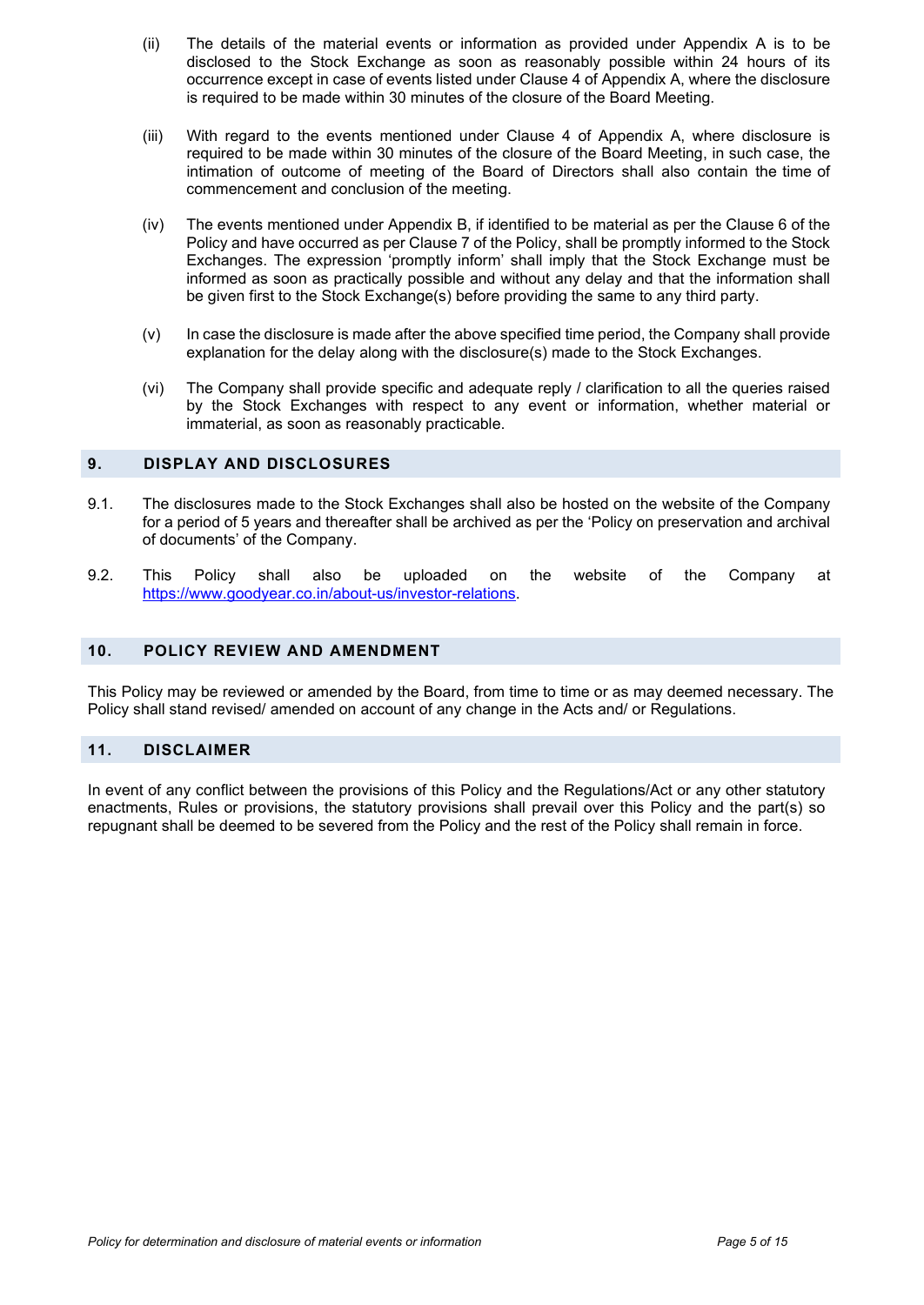<span id="page-5-0"></span>The Company will disclose the following details for the events that are deemed to be material as specified in Para A of Part A of Schedule III of SEBI (LODR) 2015.

- 1. **Acquisition(s) (including agreement to acquire), Scheme of Arrangement (amalgamation/ merger/ demerger/restructuring), or sale or disposal of any unit(s), division(s) or subsidiary of the Company or any other restructuring:** 
	- 1.1. **Acquisition (including agreement to acquire):** 
		- a. Name of the target entity, details in brief such as size, turnover etc.;
		- b. Whether the acquisition would fall within related party transaction(s)? If yes, whether the same is done at "arm's length";
		- c. Industry to which the entity being acquired belongs;
		- d. Objects and effects of acquisition (including but not limited to, disclosure of reasons for acquisition of target entity, if its business is outside the main line of business of the Company);
		- e. Brief details of any governmental or regulatory approvals required for the acquisition;
		- f. Indicative time period for completion of the acquisition;
		- g. Nature of consideration whether cash consideration or share swap and details of the same;
		- h. Cost of acquisition or the price at which the shares are acquired;
		- i. Percentage of shareholding / control acquired and / or number of shares acquired;
		- j. Brief background about the entity acquired in terms of products/line of business acquired, date of incorporation, history of last 3 years turnover, country in which the acquired entity has presence and any other significant information (in brief);

[Explanation: For the purpose of the above disclosures the term 'acquisition' shall have the same meaning as defined in explanation of sub-para (1) of Para (A) of Part (A) of Schedule III of SEBI (LODR) 2015].

### 1.2. **Amalgamation/ Merger:**

- a. Name of the entity(ies) forming part of the amalgamation/merger, details in brief such as, size, turnover etc.;
- b. Whether the transaction would fall within related party transactions? If yes, whether the same is done at "arm's length";
- c. Area of business of the entity(ies);
- d. Rationale for amalgamation/ merger;
- e. In case of cash consideration amount or otherwise share exchange ratio; Brief details of change in shareholding pattern (if any) of the Company

#### 1.3. **De-merger:**

- a. Brief details of the division(s) to be demerged;
- b. Turnover of the demerged division and as percentage to the total turnover of the Company in the immediately preceding financial year / based on financials of the last financial year;
- c. Rationale for demerger;
- d. Brief details of change in shareholding pattern (if any)of all entities;
- e. In case of cash consideration amount or otherwise share exchange ratio; Whether listing would be sought for the resulting entity

# 1.4. **Sale or disposal of unit(s) or division(s) or subsidiary of the Company:**

- a. Amount and percentage of the turnover or revenue or income and net worth contributed by such unit or division of the Company during the last financial year;
- b. Date on which the agreement for sale has been entered into;
- c. Expected date of completion of sale/disposal;
- d. Consideration received from such sale/disposal;
- e. Brief details of buyers and whether any of the buyers belong to the promoter/ promoter group/group companies. If yes, details thereof;
- f. Whether the transaction would fall within related party transactions? If yes, whether the same is done at "arm's length": Additionally, in case of a slump sale, indicative disclosures provided for amalgamation/merger, shall be disclosed by the Company with respect to such slump sale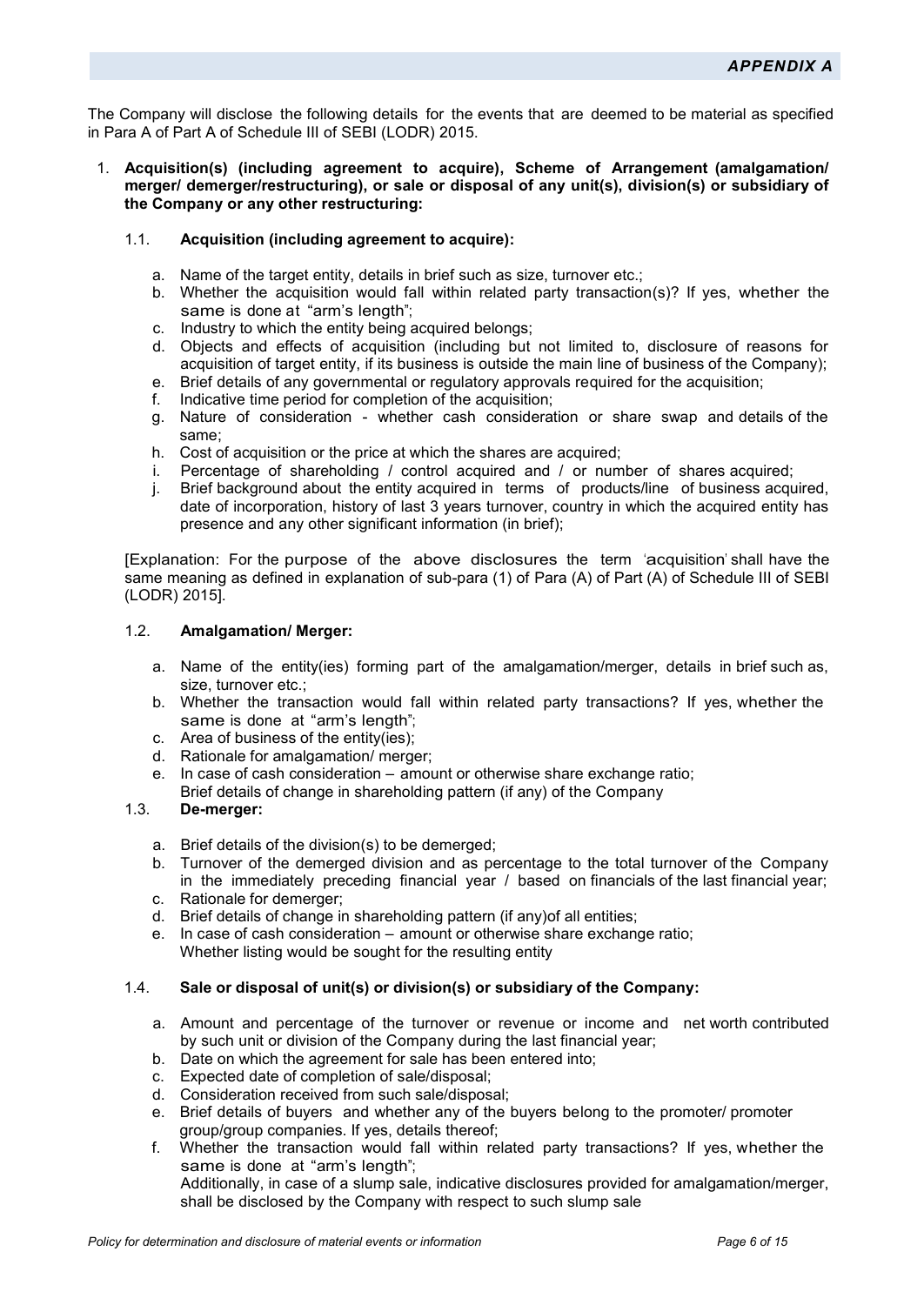For the purpose of this sub-clause, "slump sale" shall mean the transfer of one or more undertakings, as a result of the sale for a lump sum consideration, without values being assigned to the individual assets and liabilities in such sales.

# 1.5. **Other Restructuring:**

- a. Details and reasons for restructuring;
- b. Quantitative and/ or qualitative effect of restructuring;
- c. Details of benefit, if any, to the promoter/promoter group/group companies from such proposed restructuring;
	- Brief details of change in shareholding pattern (if any) of all entities
- 2. **Issuance or forfeiture of securities, split or consolidation of shares, buyback of securities, any restriction on transferability of securities or alteration in terms or structure of existing securities including forfeiture, reissue of forfeited securities, alteration of calls, redemption of securities etc.**

### 2.1. **Issuance of securities:**

- a. Type of securities proposed to be issued (viz. equity shares, convertibles etc.);
- b. Type of issuance (further public offering, rights issue, depository receipts (ADR/GDR), qualified institutions placement, preferential allotment etc.);
- c. Total number of securities proposed to be issued or the total amount for which the securities will be issued (approximately);
- d. In case of preferential issue the listed entity shall disclose the following additional details to the stock exchange(s)**:**
	- i. Names of the investors;<br>ii. Post allotment of secul
	- Post allotment of securities outcome of the subscription, issue price /
	- iii. In case of convertibles intimation on conversion of securities or on lapse of the tenure of the instrument;
- e. In case of bonus issue the Company shall disclose the following additional details to the stock exchange(s):
	- i. Whether bonus is out of free reserves created out of profits or share premium account;
	- ii. Bonus ratio;
	- iii. Details of share capital pre and post bonus issue;<br>iv. Free reserves and/ or share premium required for
	- Free reserves and/ or share premium required for implementing the bonus issue;
	- v. Free reserves and/ or share premium available for capitalization and the date as on which such balance is available;
	-
	- vi. Whether the aforesaid figures are audited;<br>vii. Estimated date by which such bonus share Estimated date by which such bonus shares would be credited/dispatched;
- f. In case of issuance of depository receipts (ADR/GDR) or FCCB the Company shall disclose following additional details to the stock exchange(s)**:**
	- Name of the stock exchange(s) where ADR/GDR/FCCBs are listed(Opening closing status) / proposed to be listed;
	- ii. Proposed no. of equity shares underlying the ADR/GDR or on conversion of FCCBs;
	- iii. Proposed date of allotment, tenure, date of maturity and coupon offered, if any of FCCB's;
	- iv. Issue price of ADR/GDR/FCCBs (in terms of USD and in INR after considering conversion rate);
	- v. Change in terms of FCCBs, if any;
	- vi. Details of defaults, if any, by the Company in payment of coupon on FCCBs & subsequent updates in relation to the default, including the details of the corrective measures undertaken (if any);
- g. In case of issuance of debt securities or other non- convertible securities the Company shall disclose following additional details to the stock exchange(s)**:**
	-
	- i. Size of the issue;<br>ii. Whether proposee Whether proposed to be listed? If yes, name of the stock exchange(s);
	- iii. Tenure of the instrument date of allotment and date of maturity;
	- iv. Coupon/interest offered, schedule of payment of coupon/interest and principal;
	- v. Charge/security, if any, created over the assets;
	- vi. Special right/interest/privileges attached to the instrument and changes thereof;
	- vii. Delay in payment of interest / principal amount for a period of more than three months from the due date or default in payment of interest / principal;
	- viii. Details of any letter or comments regarding payment/non-payment of interest, principal on due dates, or any other matter concerning the security and /or the assets along with its comments thereon, if any;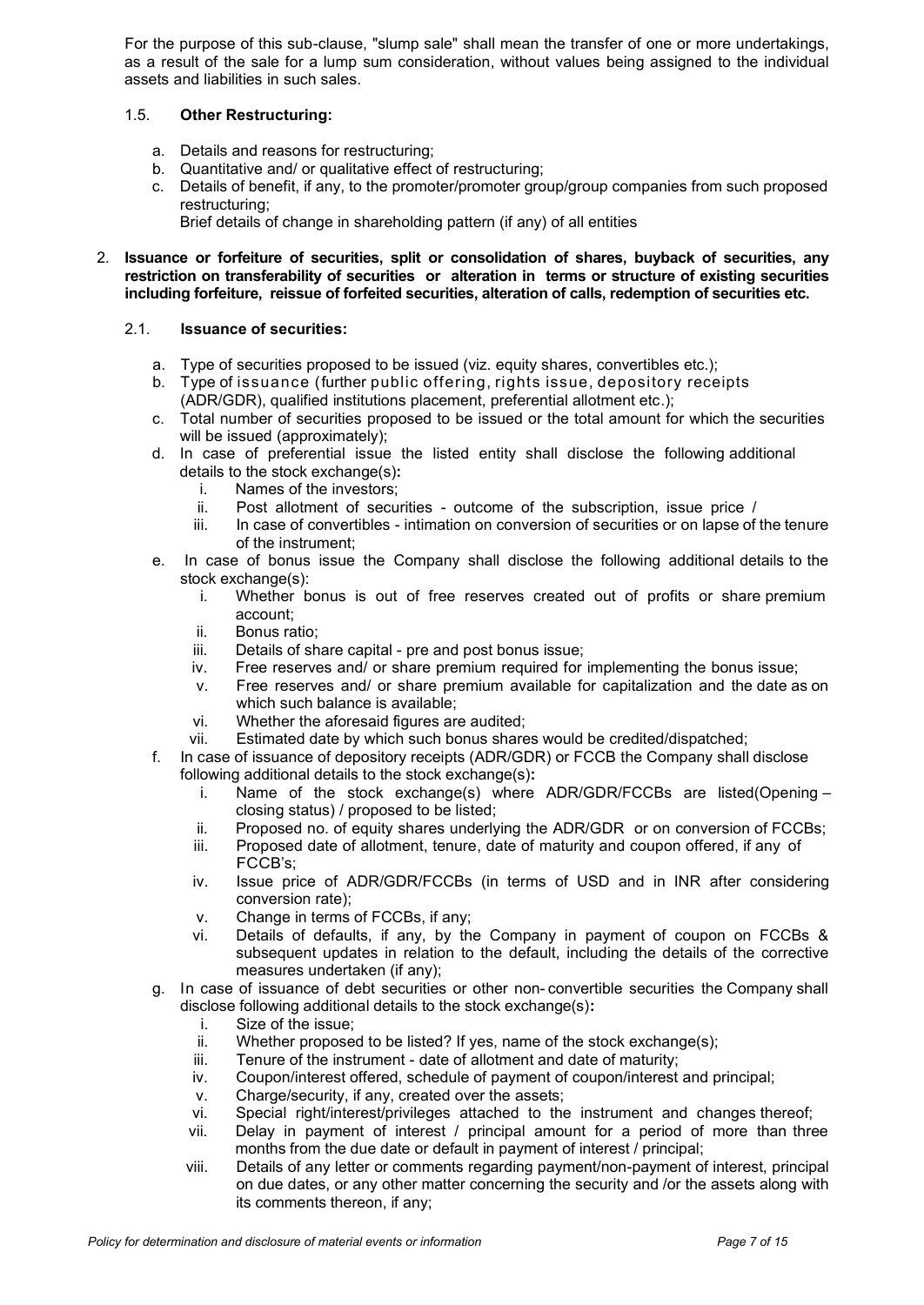- ix. Details of redemption of preference shares indicating the manner of redemption (whether out of profits or out of fresh issue) and debentures;
- h. Any cancellation or termination of proposal for issuance of securities including reasons thereof.

# 2.2. **Split/consolidation of shares:**

- a. Split/consolidation ratio;
- b. Rationale behind the split/consolidation;
- c. Pre and post share capital authorized, paid-up and subscribed;
- d. expected time of completion;
- e. class of shares which are consolidated or subdivided;
- f. number of shares of each class pre and post split or consolidation;
- g. number of shareholders who did not get any shares in consolidation and their pre-consolidation shareholding.

# 2.3. **Buy back of securities:**

- a. Number of securities proposed for buyback;
- b. Number of securities proposed for buyback as a percentage of existing paid up capital;
- c. Buyback price;
- d. Actual securities in number and percentage of existing paid up capital bought back;
- e. Pre & post shareholding pattern.

# 2.4. **Any restriction on transferability of securities:**

- a. Authority issuing attachment or prohibitory orders;
- b. Brief details and reasons for attachment or prohibitory orders;
- c. Name of registered holders against whom restriction on transferability has been placed;
- d. Total number of securities so affected;
- e. Distinctive numbers of such securities if applicable;
- f. Period for which order would be applicable (if stated).

#### 2.5. **Any alteration in terms or structure of existing securities including forfeiture, reissue of forfeited securities, alteration of calls, redemption of securities etc.**

#### 3. **Revision in Rating(s)**

The Company shall notify the stock exchange(s), the details of any new rating or revision in rating assigned from a credit rating agency to any debt instrument of the Company or to any fixed deposit programme or to any scheme or proposal of the Company involving mobilization of funds whether in India or abroad. In case of a downward revision in ratings, the Company shall also intimate the reasons provided by the rating agency for such downward revision.

- 4 . **Outcome of meetings of the Board of Directors:** The Company shall intimate to the Exchange(s), within 30 minutes of the closure of the meeting, held to consider or decide the following:
	- a. Dividends and/or cash bonuses recommended or declared or the decision to pass any dividend and the date on which dividend shall be paid/dispatched;
	- b. Any cancellation of dividend with reasons thereof;
	- c. Decision on buyback of securities;
	- d. Decision with respect to fund raising proposed to be undertaken;
	- e. Increase in capital by issue of bonus shares through capitalization including the date on which such bonus shares would be credited/dispatched;
	- f. Reissue of forfeited shares or securities, or the issue of shares or securities held in reserve for future issue or the creation in any form or manner of new shares or securities or any other rights, privileges or benefits to subscribe to;
	- g. Short particulars of any other alterations of capital, including calls;
	- h. Financial results;
	- i. Decision on voluntary delisting by the Company from stock exchange(s);

The intimation of outcome of meeting of the board of directors shall also contain the time of commencement and conclusion of the meeting.

In case of board meetings being held for more than one day, the financial results shall be disclosed within thirty minutes of end of the meeting for the day on which it has been considered.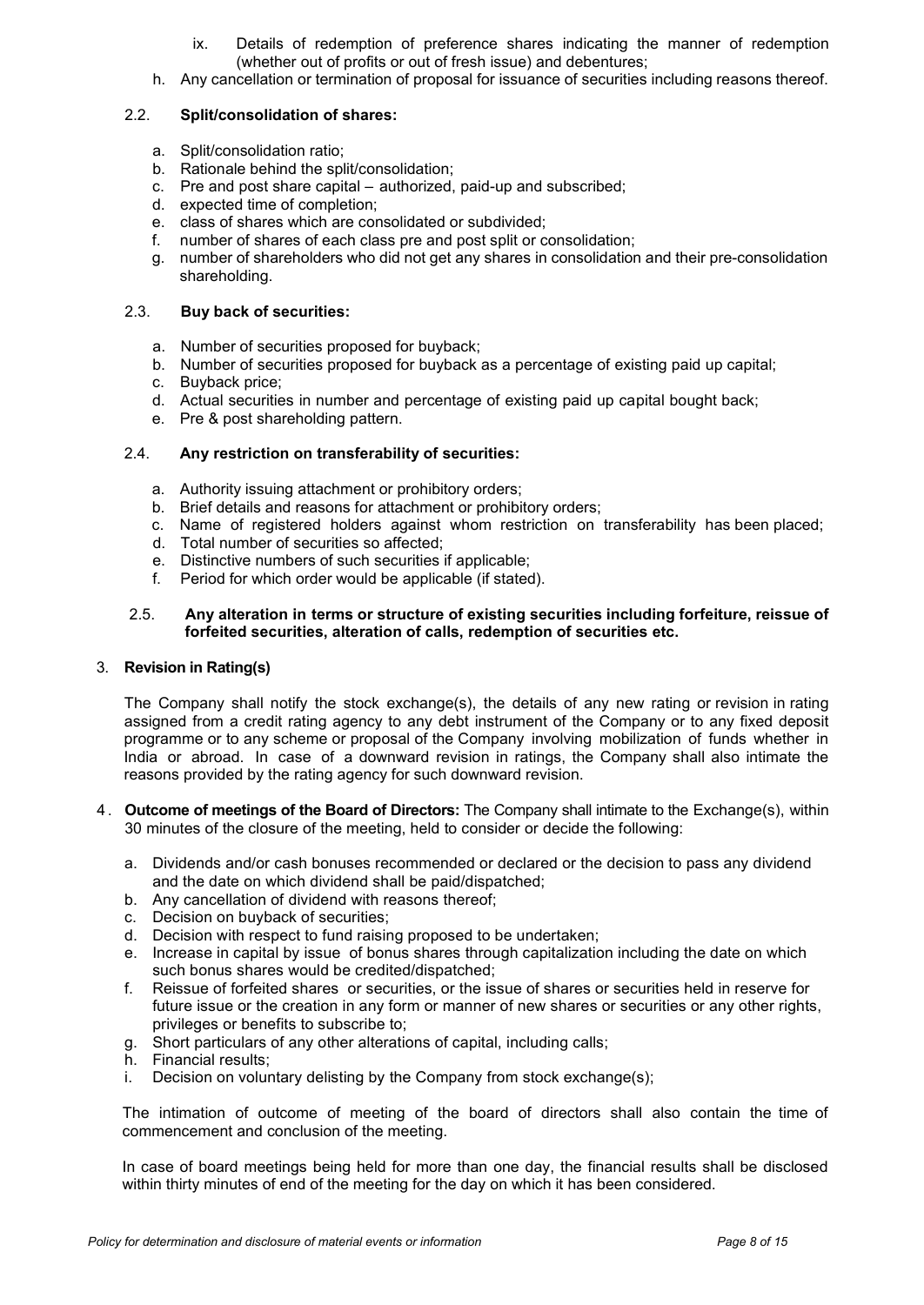- 5. **Agreements (viz. shareholder agreement(s), joint venture agreement(s), family settlement agreement(s) (to the extent that it impacts management and control of the Company), agreement(s)/treaty(ies)/contract(s) with media companies) which are binding and not in normal course of business, revision(s) or amendment(s) and termination(s) thereof:**
	- a. Name(s) of parties with whom the agreement is entered;
	- b. Purpose of entering into the agreement;
	- c. Shareholding, if any, in the entity with whom the agreement is executed;
	- d. Significant terms of the agreement (in brief) special rights like right to appoint directors, first right to share subscription in case of issuance of shares, right to restrict any change in capital structure etc.;
	- e. Whether the said parties are related to promoter/promoter group/ group companies in any manner. If yes, nature of relationship;
	- f. Whether the transaction would fall within related party transactions? If yes, whether the same is done at "arm's length";
	- g. In case of issuance of shares to the parties, details of issue price, class of shares issued;
	- h. Any other disclosures related to such agreements, viz., details of nominee on the board of directors of the Company, potential conflict of interest arising out of such agreements, etc;
	- i. In case of termination or amendment of agreement, Company shall disclose additional details to the stock exchange(s):
		- a. name of parties to the agreement;
		- b. nature of the agreement;
		- c. date of execution of the agreement;
		- d. details of amendment and impact thereof or reasons of termination and impact thereof.

#### 6. **Fraud/ Defaults by promoter or key managerial personnel or by the Company or arrest of key managerial personnel or promoter:**

#### 6.1. **At the time of unearthing of fraud or occurrence of the default / arrest:**

- a. Nature of fraud/default/arrest;
- b. Estimated impact on the Company;
- c. Time of occurrence;
- d. Person(s) involved;
- e. Estimated amount involved (if any);
- f. Whether such fraud/default/arrest has been reported to appropriate authorities.

#### 6.2. **Subsequently intimate the stock exchange(s) further details regarding the fraud/default/arrest including:**

- a. Actual amount involved in the fraud /default (if any);
- b. Actual impact of such fraud /default on the Company and its financials; and
- c. Corrective measures taken by the Company on account of such fraud/default.

### 7. **Change in directors, key managerial personnel (Managing Director, Chief Executive Officer, Chief Financial Officer, Company Secretary etc.), Auditor and Compliance Officer:**

- a. Reason for change viz. appointment, resignation, removal, death or otherwise;
- b. Date of appointment/cessation (as applicable) & term of appointment;
- c. Brief profile (in case of appointment);
- d. Disclosure of relationships between directors (in case of appointment of a director).

# 7A. **Resignation of the Auditor:**

- a. Name of the Auditor(s);
- b. Detailed reasons of resignation, as given by the Auditor(s) in the resignation letter;
- c. Disclosure of such resignation to the Stock Exchange by the Company.

#### 7B. **Resignation of Independent Director**

Name of the Independent director who has resigned Letter of resignation along with detailed reasons of resignation given by the Independent Director

- a. Confirmation from Independent Director that there is no other material reasons of resignation other than those provided.
- b. Company shall make a disclosure of such resignation along with confirmation of Independent Director to Stock Exchange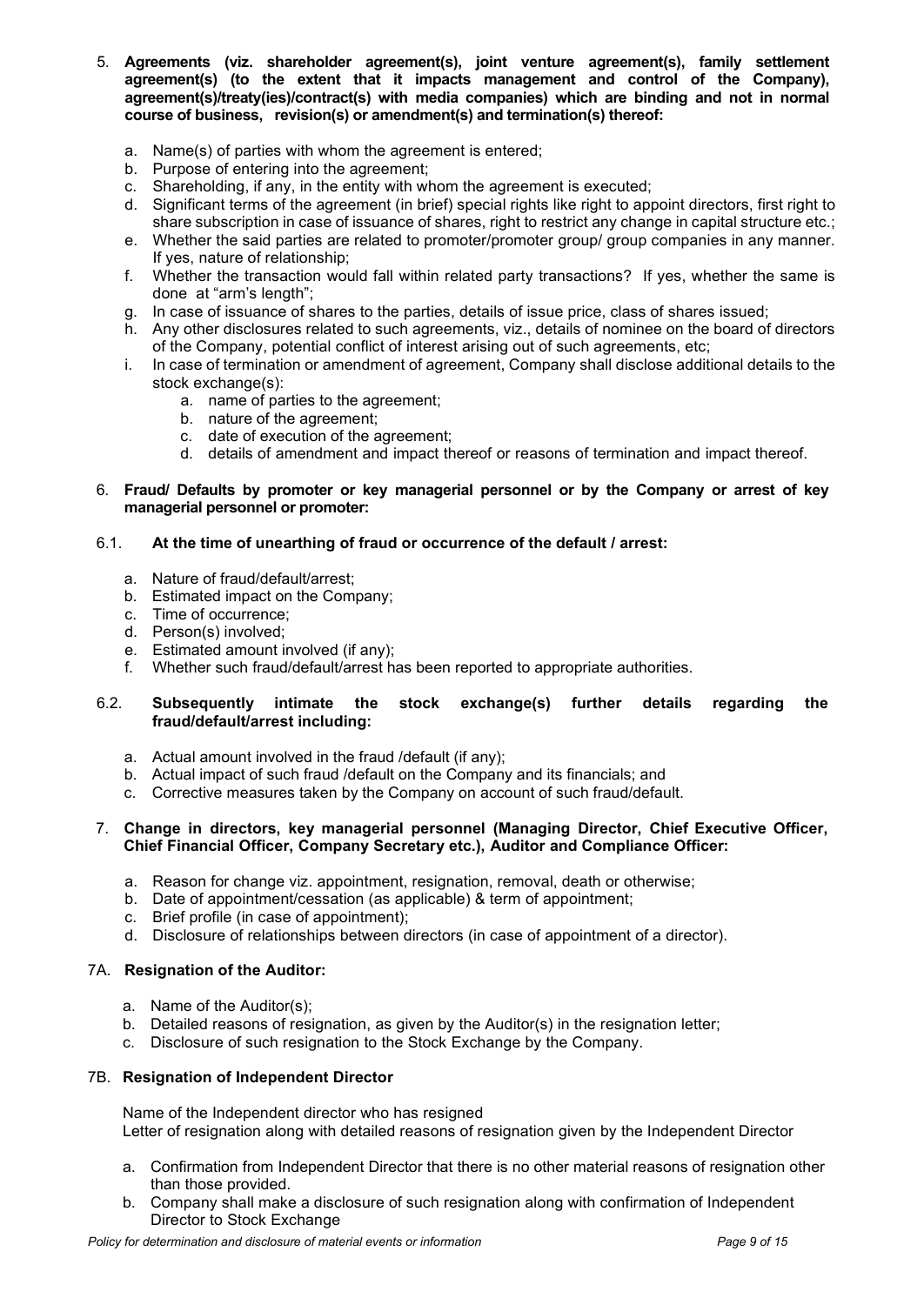c. Names of listed entities in which the resigning director holds directorships, indicating the category of directorship and membership of board committees, if any

# 8. **Appointment or discontinuation of share transfer agent:**

- a. Reason for appointment or discontinuation;
- b. Date on which above would become effective.

# 9. **Corporate debt restructuring ("CDR"):**

- a. Whether CDR is voluntary and reasons for opting or referred by lenders/creditors;
- b. Details of the loan to be subjected to restructuring under CDR;
- c. Brief details of the CDR proposal (if any);
- d. Following updates to be provided at the time of the execution and at various stages of the implementation of the CDR scheme;
	- (i) Upon execution of any agreement in relation to the CDR proposal, disclose details such as date of execution, parties to the agreement and principal terms;
	- (ii) Details of final CDR package as approved by RBI and the lenders;
	- (iii) Lenders involved;
	- (iv) Brief summary of the CDR scheme including details of the securities, interest payment, repayment schedule, negative and other restrictive covenants.

### 10. **One time settlement (OTS) with a Bank:**

- a. Reasons for opting for OTS;
- b. Brief summary of the OTS.

### 11. **Reference to BIFR and winding-up petition filed by any party / creditors:**

- a. Reasons for such a reference/petition;
- b. Impact of such reference/petition on Company.
- 12. **Issuance of notices, call letters, resolutions and circulars sent to shareholders, debenture holders or creditors or any class of them or advertised in the media by the Company and the following:**
	- a. Date of notice/call letters/resolutions etc.;
	- b. Brief details viz. agenda (if any) proposed to be taken up, resolution to be passed, manner of approval proposed etc.

#### 13. **Proceedings of Annual and extraordinary general meetings of the Company and the following details in brief:**

- a. Date of the meeting;
- b. Brief details of items deliberated and results thereof;
- c. Manner of approval proposed for certain items (e-voting etc.).

# 14. **Amendments to memorandum and articles of association of Company, in brief**.

#### 15. **Schedule of analyst or institutional investor meet and presentations on financial results made by the Company to analysts or institutional investors.**

a) Schedule of analysts or institutional investors meet and presentations made by the listed entity to analysts or institutional investors. Explanation: For the purpose of this clause 'meet' shall mean group meetings or group conference calls conducted physically or through digital means.

(b) Audio or video recordings and transcripts of post earnings/quarterly calls, by whatever name called, conducted physically or through digital means, simultaneously with submission to the recognized stock exchange(s), in the following manner:

- (i) the presentation and the audio/video recordings shall be promptly made available on the website and in any case, before the next trading day or within twenty-four hours from the conclusion of such calls, whichever is earlier;
- (ii) the transcripts of such calls shall be made available on the website within five working days of the conclusion of such calls.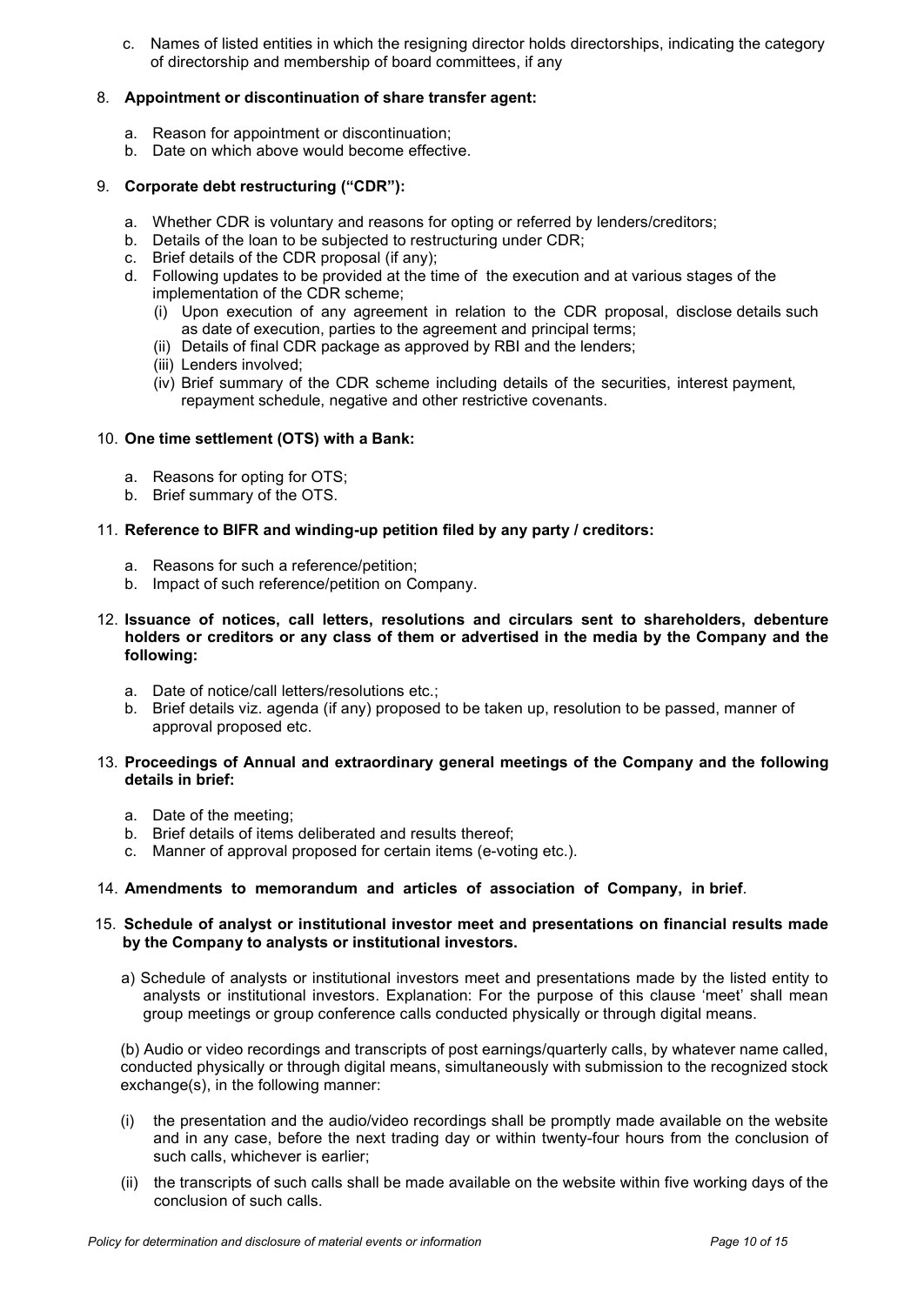- 16. The following events in relation to the corporate insolvency resolution process (CIRP) of a listed corporate debtor under the Insolvency Code:
	- a) Filing of application by the corporate applicant for initiation of CIRP, also specifying the amount of default; \
	- b) Filing of application by financial creditors for initiation of CIRP against the corporate debtor, also specifying the amount of default;
	- c) Admission of application by the Tribunal, along with amount of default or rejection or withdrawal, as applicable;
	- d) Public announcement made pursuant to order passed by the Tribunal under section 13 of Insolvency Code;
	- e) List of creditors as required to be displayed by the corporate debtor under regulation 13(2)(c) of the IBBI (Insolvency Resolution Process for Corporate Persons) Regulations, 2016;
	- f) Appointment/ Replacement of the Resolution Professional;<br>g) Prior or post-facto intimation of the meetings of Committee
	- g) Prior or post-facto intimation of the meetings of Committee of Creditors;<br>
	h) Brief particulars of invitation of resolution plans under section 25(2)(h) of
	- Brief particulars of invitation of resolution plans under section 25(2)(h) of Insolvency Code in the Form specified under regulation 36A (5) of the IBBI (Insolvency Resolution Process for Corporate Persons) Regulations, 2016;
	- i) Number of resolution plans received by Resolution Professional;
	- j) Filing of resolution plan with the Tribunal;
	- k) Approval of resolution plan by the Tribunal or rejection, if applicable;
	- l) Salient features, not involving commercial secrets, of the resolution plan approved by the Tribunal, in such form as may be specified; Any other material information not involving commercial secrets
- 17. Initiation of Forensic audit: In case of initiation of forensic audit, (by whatever name called), the following disclosures shall be made to the stock exchanges by listed entities:
	- a) The fact of initiation of forensic audit along-with name of entity initiating the audit and reasons for the same, if available.
	- b) Final forensic audit report (other than for forensic audit initiated by regulatory / enforcement agencies) on receipt by the listed entity along with comments of the management, if any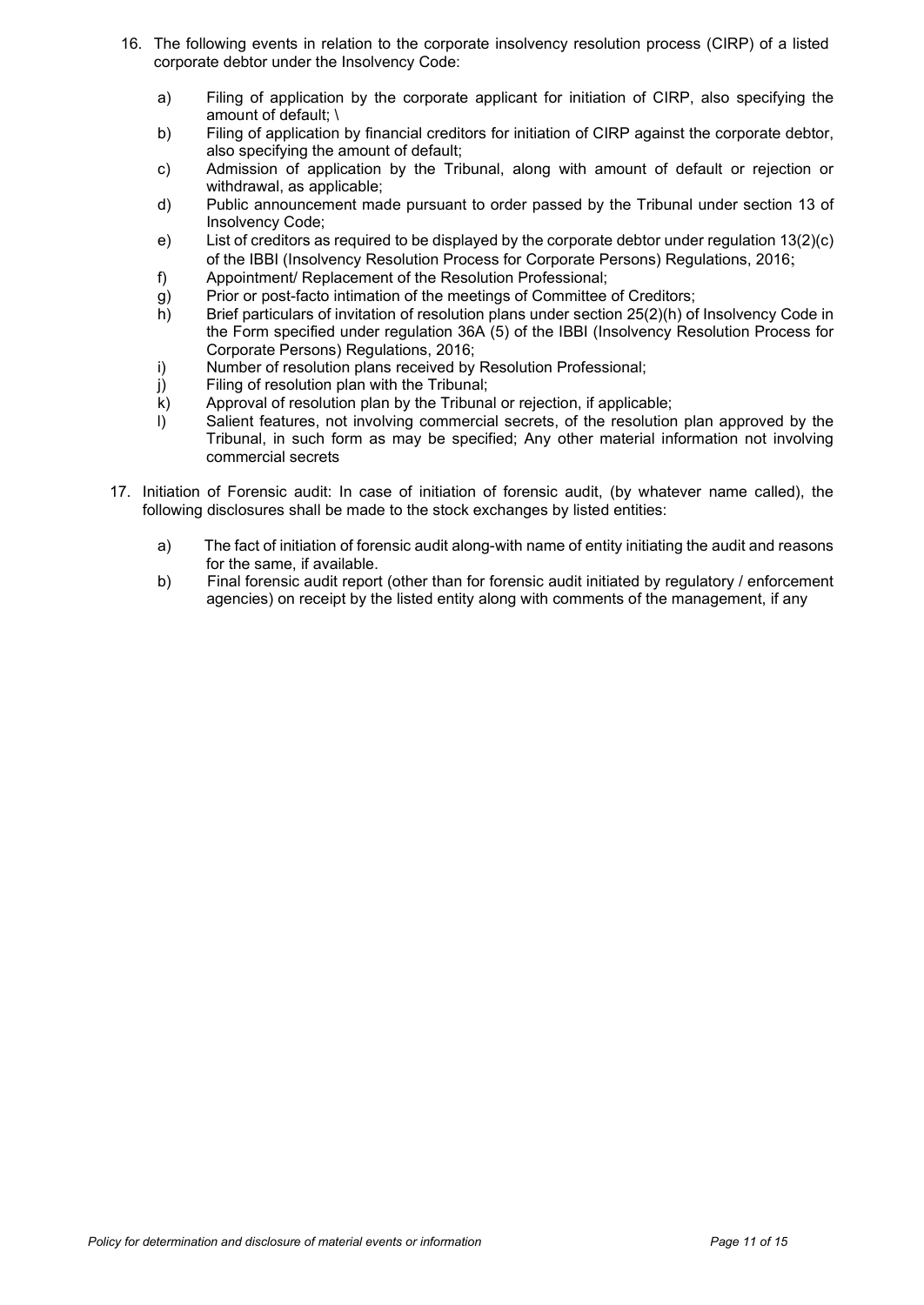<span id="page-11-0"></span>The Company will disclose the following details for the events or information on which the Company may apply materiality in terms of Para B of Part A of Schedule III of SEBI (LODR) 2015. (The Events or Information in this Annexure are mentioned '**in Bold**'.)

#### 1. **Commencement or any postponement in the date of commencement of commercial production or commercial operations of any unit/division:**

The Company shall notify the stock exchange(s) regarding the commencement of commercial production or the commencement of commercial operations of any unit/division. In cases where the Company has made prior intimation of date of commencement of commercial production or operations, the Company shall be required to issue a clarification in case of any postponement of the date of commencement.

#### 2. **Change in the general character or nature of business brought about by**:

#### 2.1 **Arrangements for strategic, technical, manufacturing, or marketing tie-up, adoption of new lines of business or closure of operations of any unit/ division (entirety or piecemeal):**

- a. Agreement / joint venture (JV) with companies:
	- i. Name of the entity(ies) with whom agreement/ JV is signed;
	- ii. Area of agreement/JV;
	- iii. Domestic/international;
	- iv. Share exchange ratio / JV ratio;
	- v. Scope of business operation of agreement / JV;
	-
	- vi. Details of consideration paid / received in agreement / JV;<br>vii. Significant terms and conditions of agreement / JV in brief; Significant terms and conditions of agreement / JV in brief;
	- viii. Whether the acquisition would fall within related party transactions and whether the promoter/ promoter group/ group companies have any interest in the entity being acquired? If yes, nature of interest and details thereof and whether the same is done at "arm's length:
	- ix. Size of the entity(ies);
	- x. Rationale and benefit expected.
- b. In the event that any such arrangement is called off for any reason, the same shall be disclosed along with the reasons for calling off the proposal.

#### 2.2. **Adoption of new line(s) of business:**

- a. Industry or area to which the new line of business belongs to;
- b. Expected benefits;
- c. Estimated amount to be invested.

#### 2.3. **Closure of operations of any unit/division - (entirety or piecemeal):**

- a. Date of such binding agreement, if any, entered for sale of such unit/division, if any;
- b. Amount & percentage of turnover or revenue or income and net worth of the Company contributed by such unit or division during the last financial year;
- c. Date of closure or estimated time of closure;
- d. Reasons for closure.

# 3. **Capacity addition or product launch**

- 3.1. **Capacity addition:**
- a. Existing capacity;
- b. Existing capacity utilization;
- c. Proposed capacity addition;
- d. Period within which the proposed capacity is to be added;
- e. Investment required;
- f. Mode of financing;
- g. Rationale.

#### 3.2. **Product launch:**

- a. Name of the product;
- b. Date of launch;
- c. Category of the product;
- d. Whether caters to domestic/ international market;
- e. Name of the countries in which the product is launched (in case of international).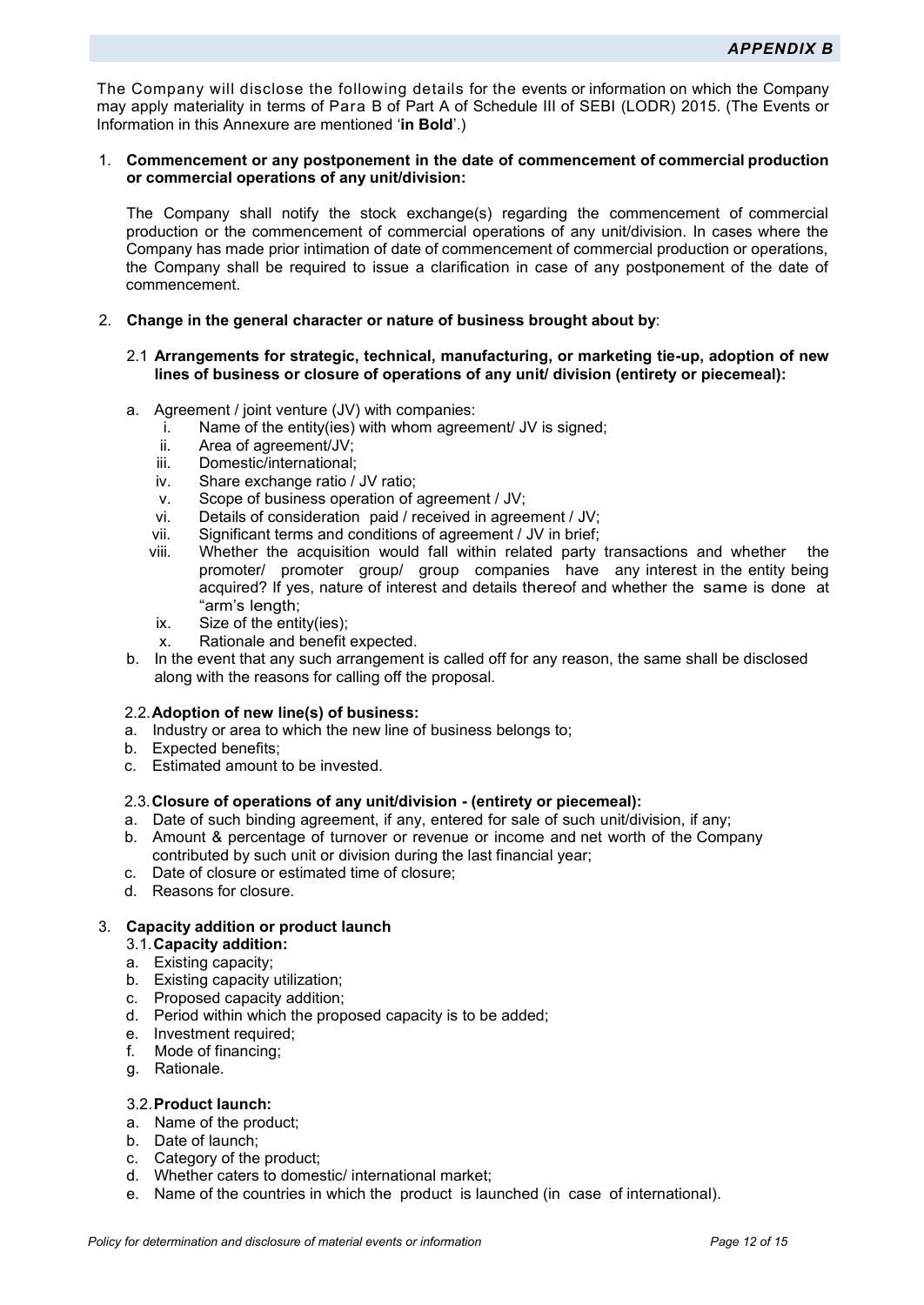#### 4. **Awarding, bagging/ receiving, amendment or termination of awarded/bagged orders/contracts, not in the normal course of business:**

4.1.**Awarding of order(s)/contract(s):** Only important terms and conditions which may be as under needs to be disclosed:

- a. Name of the entity to which order(s)/contract(s) is awarded;
- b. Whether order(s) / contract(s) is awarded to domestic/ international entity
- c. Significant terms and conditions of order(s)/contract(s) awarded, in brief;
- d. Time period, if any, associated with the order(s)/contract(s);
- e. Broad commercial consideration or size of the order(s)/contract(s);<br>f. Whether the promoter/ promoter group/group companies have
- Whether the promoter/ promoter group/group companies have any interest in that entity to whom the order(s)/contract(s) is awarded? If yes, nature of interest and details thereof;
- g. Whether the same would fall within related party transactions? If yes, whether the same is done at "arm's length".

4.2.**Bagging/Receiving of orders/contracts:** Only important terms and conditions which may be as under needs to be disclosed:

- a. Name of the entity awarding the order(s)/contract(s);
- b. Significant terms and conditions of order(s)/contract(s) awarded in brief;
- c. Whether order(s) / contract(s) have been awarded by domestic/ international entity;
- d. Nature of order(s) / contract(s);
- e. Whether domestic or international;
- f. Time period by which the order(s)/contract(s) is to be executed;
- g. Broad consideration or size of the order(s)/contract(s);
- h. Whether the promoter/ promoter group / group companies have any interest in the entity that awarded the order(s)/contract(s)? If yes, nature of interest and details thereof;
- i. Whether the order(s)/contract(s) would fall within related party transactions? If yes, whether the same is done at "arm's length".

#### 4.3.**Amendment or termination of orders/contracts:**

- a. Name of parties to the order(s)/contract(s);
- b. Nature of the order(s)/contract(s);
- c. Date of execution of the order(s)/contract(s)
- d. Details of amendment or reasons for terminations and impact thereof (to the extent possible);

#### 5. **Agreements (viz. loan agreement(s) (as a borrower) or any other agreement(s) which are binding and not in normal course of business, revision(s) or amendment(s) and termination(s) thereof:**

- a. Name(s) of parties with whom the agreement is entered;
- b. Purpose of entering into the agreement;
- c. Size of agreement;
- d. Shareholding, if any, in the entity with whom the agreement is executed;
- e. Significant terms of the agreement (in brief) special rights like right to appoint directors, first right to share subscription in case of issuance of shares, right to restrict any change in capital structure etc.;
- f. Whether the said parties are related to promoter/promoter group/ group companies in any manner. If yes, nature of relationship;
- g. Whether the transaction would fall within related party transactions? If yes, whether the same is done at "arm's length";
- h. In case of issuance of shares to the parties, details of issue price, class of shares issued;
- i. In case of loan agreements, details of lender, nature of the loan, total amount of loan granted, total amount outstanding, date of execution of the loan agreement/sanction letter, details of the security provided to the lenders for such loan;
- j. Any other disclosures related to such agreements, viz., details of nominee on the board of directors of the Company, potential conflict of interest arising out of such agreements, etc;
- k. In case of termination or amendment of agreement, Company shall disclose additional details to the stock exchange(s):
	- i. Name of parties to the agreement ;
	- ii. Nature of the agreement;
	- iii. Date of execution of the agreement;
	- iv. Details of amendment and impact thereof or reasons of termination and impact thereof.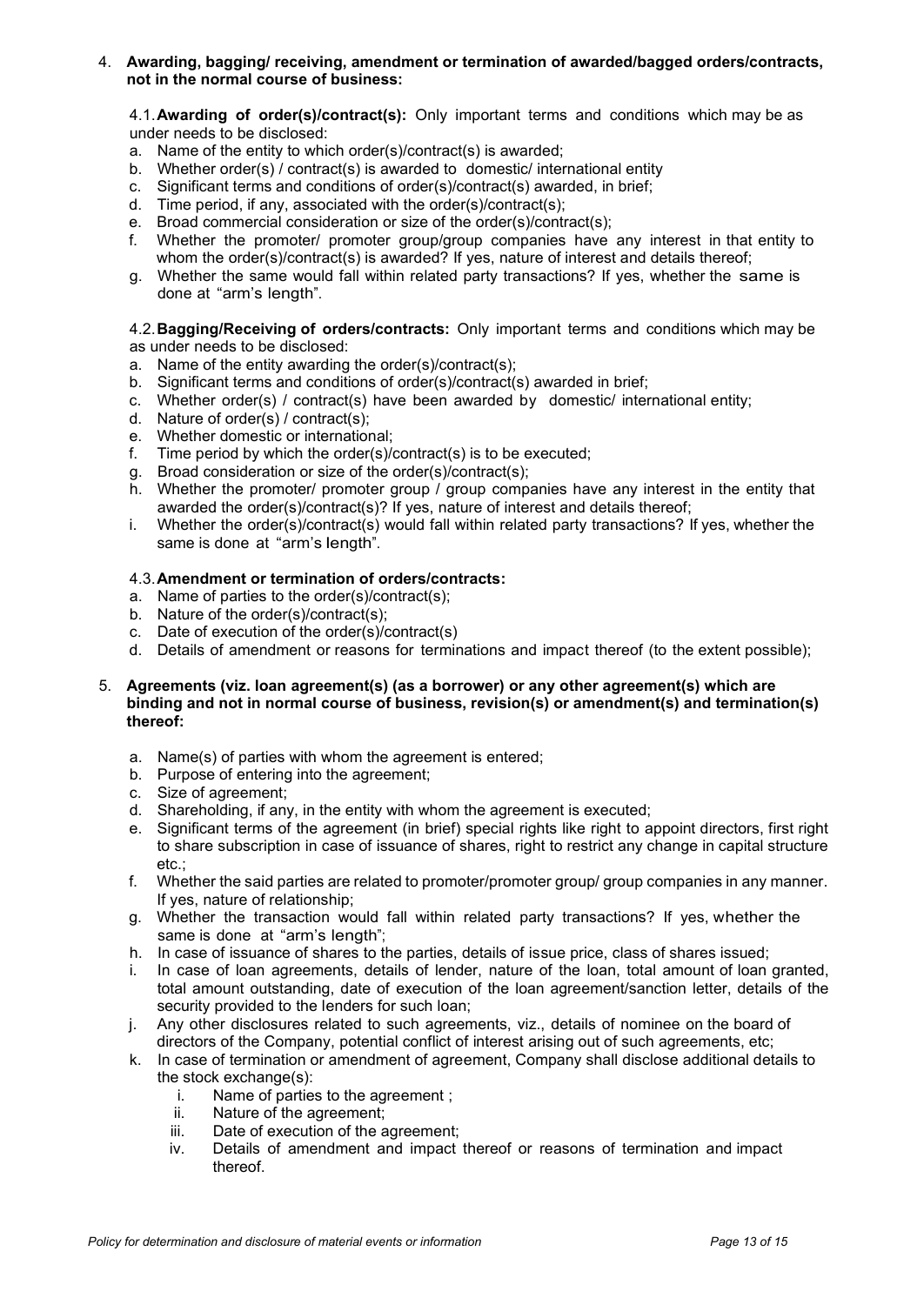# 6. **Disruption of operations of any one or more units or division of the Company due to natural calamity (earthquake, flood, fire etc.), force majeure or events such as strikes, lockouts etc.:**

#### 6.1.**At the time of occurrence**:

- a. Expected quantum of loss/damage caused;
- b. Whether loss/damage covered by insurance or not including amount;
- c. Estimated impact on the production/operations in case of strikes/lock outs;
- d. Factory/unit where the strike/lock out takes place including reasons for such strike.

### 6.2.**Periodically, till complete normalcy is restored:**

- a. Insurance amount claimed and realized by the listed entity for the loss/damage;
- b. Actual amount of damage caused due to the natural calamity or other force majeure events;
- c. Details of steps taken to restore normalcy and the impact of the natural calamity/other force majeure events on production or service, financials of the entity.

# 7. **Effect(s) arising out of change in the regulatory framework applicable to the Company.**

8. **Litigation(s) / dispute(s) / regulatory action(s) with impact:** The Company shall notify the stock exchange(s) upon it or its key management personnel or its promoter or ultimate person in control becoming party to any litigation, assessment, adjudication, arbitration or dispute in conciliation proceedings or upon institution of any litigation, assessment, adjudication, arbitration or dispute including any ad-interim or interim orders passed against or in favour of the Company, the outcome of which can reasonably be expected to have an impact.

# 8.1.**At the time of becoming the party:**

- viz. Name(s) of the opposing party, court/ Tribunal/agency where litigation is filed, brief details of dispute/litigation;
- b. Expected financial implications, if any, due to compensation, penalty etc;
- c. Quantum of claims, if any

### 8.2.**Periodically till the litigation is concluded or dispute is resolved:**

- a. Details of any change in the status and / or any development in relation to such proceedings;
- b. In the case of litigation against key management personnel or its promoter or ultimate person in control, regularly provide details of any change in the status and / or any development in relation to such proceedings;
- c. In the event of settlement of the proceedings, details of such settlement including terms of the settlement, compensation/penalty paid (if any) and impact of such settlement on the financial position of the Company.

### 9. **Frauds/ defaults by directors (other than key managerial personnel) or employees of the Company:**

# 9.1.**At the time of unearthing of fraud or occurrence of the default/arrest:**

- a. Nature of fraud/default/arrest;
- b. Estimated impact on the Company;
- c. Time of occurrence;
- d. Person(s) involved;
- e. Estimated amount involved (if any);
- f. Whether such fraud has been reported to appropriate authorities.

### 9.2.**Subsequently intimate the stock exchange(s) further details regarding the fraud/default including:**

- a. Actual amount involved in the fraud /default (if any);
- b. Actual impact of such fraud /default on the Company and its financials;
- c. Corrective measures taken by the Company on account of such fraud/default.

#### 10. **Options to purchase securities (including any Share Based Employee Benefit (SBEB) Scheme):**

- a. Brief details of options granted;
- b. Whether the scheme is in terms of SEBI (SBEB) Regulations, 2014 (if applicable);
- Total number of shares covered by these options;
- d. Pricing formula;
- e. Options vested;
- f. Time within which option may be exercised;
- g. Options exercised;
- h. Money realized by exercise of options;